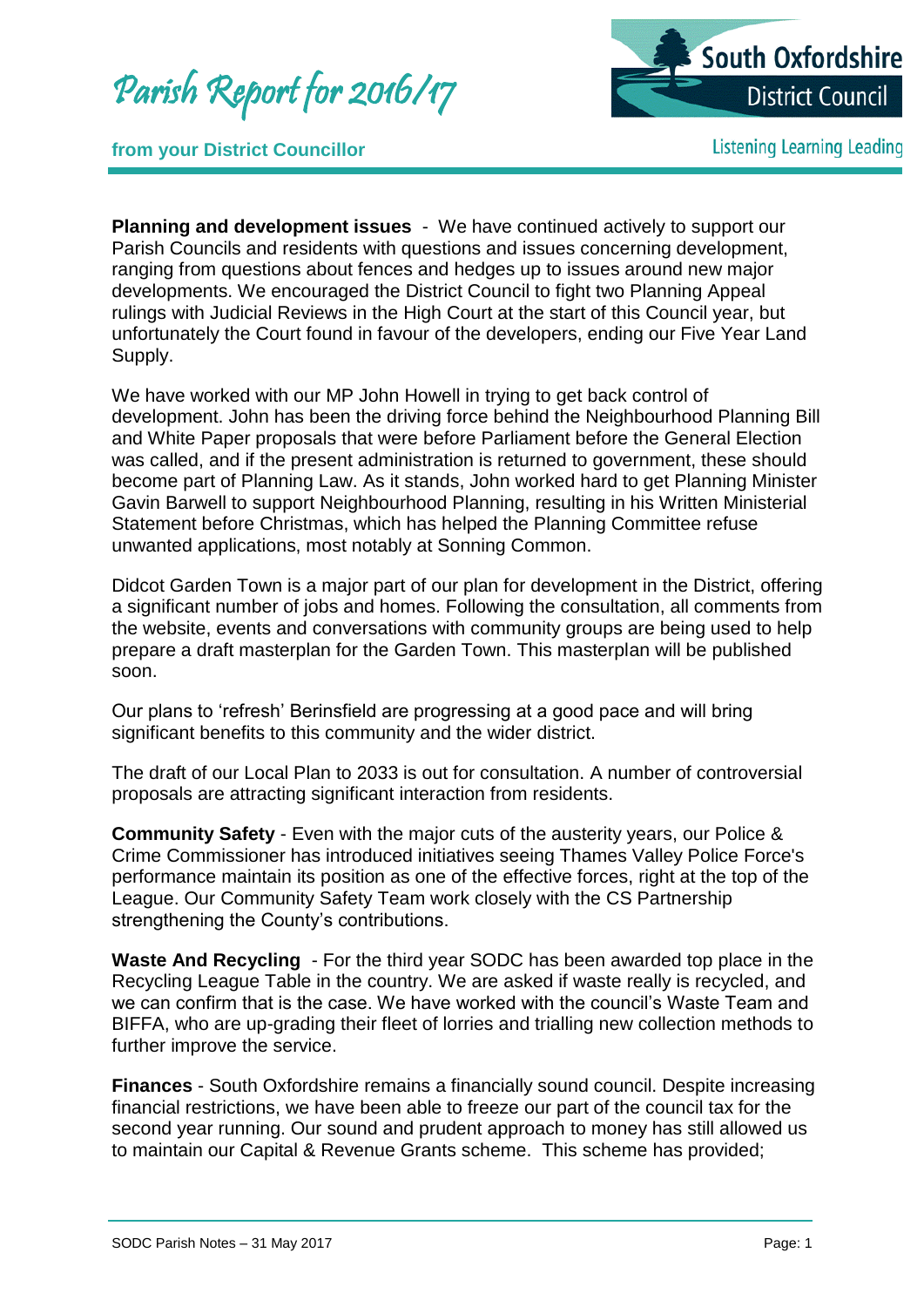Revenue Grants - £391,037 to 15 organisations towards their 2016-17 running costs. We also awarded £1.7 million to a further 17 organisations for the four years 2017-21.

Capital Grants - £998,817 to 25 projects including play area improvements, window replacements and defibrillators. and we shall be maintaining this in the coming year.

SODC financial management commitment to the future, is being driven through the Corporate Services project, with joint working between 5 councils to bring down costs. Other areas for this type of saving are being regularly reviewed.

**Unitary Authority Bids** – our proposals for a Unitary Authority were stopped by the changes within the Government following the Brexit decision last year. Following the County Council's publication of its revised proposals earlier this year, we and the Vale council decided to join them in preparing a combined bid which would deliver based on the strengths of all three councils, which is now with the Department for Communities and Local Government. Our local MP, John Howell has now also provided his support for this initiative. It is likely that the General Election will hold up the process though.

## **Other Matters**

In June 2016 the council pledged to resettle eight Syrian refugee families under a Home Office funded scheme. The scheme is making good progress, with two families resettled in South Oxfordshire,

We have published the Encouraging Volunteering in the Districts report, a summary of consultation and research undertaken to develop an understanding of how volunteering could be supported and encouraged by the councils. The survey shows that about 25 per cent of residents from all age groups across South and Vale undertake voluntary work. The types of volunteering are varied, with community and environmental activities the most popular.

We have helped secure grants for our Parish Councils, supported the various initiatives being taken with neighbourhood planning and provided help and advice in any areas where we can.

Our housing needs team has picked up a Bronze Award from the National Practitioner Support Service (NPSS) as part of their ongoing work in preventing homelessness. This demonstrates again the commitment of both councils and its staff to work together to help prevent people in the most vulnerable households from becoming homeless. The standard for these awards is very high so this is great news and highlights the improvements the team have made to their service. They will deservedly pick up their Bronze Award at the NPSS conference in July.

South and Vale urban design officers together witph collaboration from other specialist officers have had the South Oxfordshire Design Guide shortlisted for the Public Sector entry in the Francis Tibbalds Urban Design Awards 2017. Being shortlisted for the award is a good step towards raising the profile of the Council and the need to secure high quality design in South Oxfordshire. Awarded by the Urban Design Group, the awards give more recognition to urban design work, particularly at project stage.